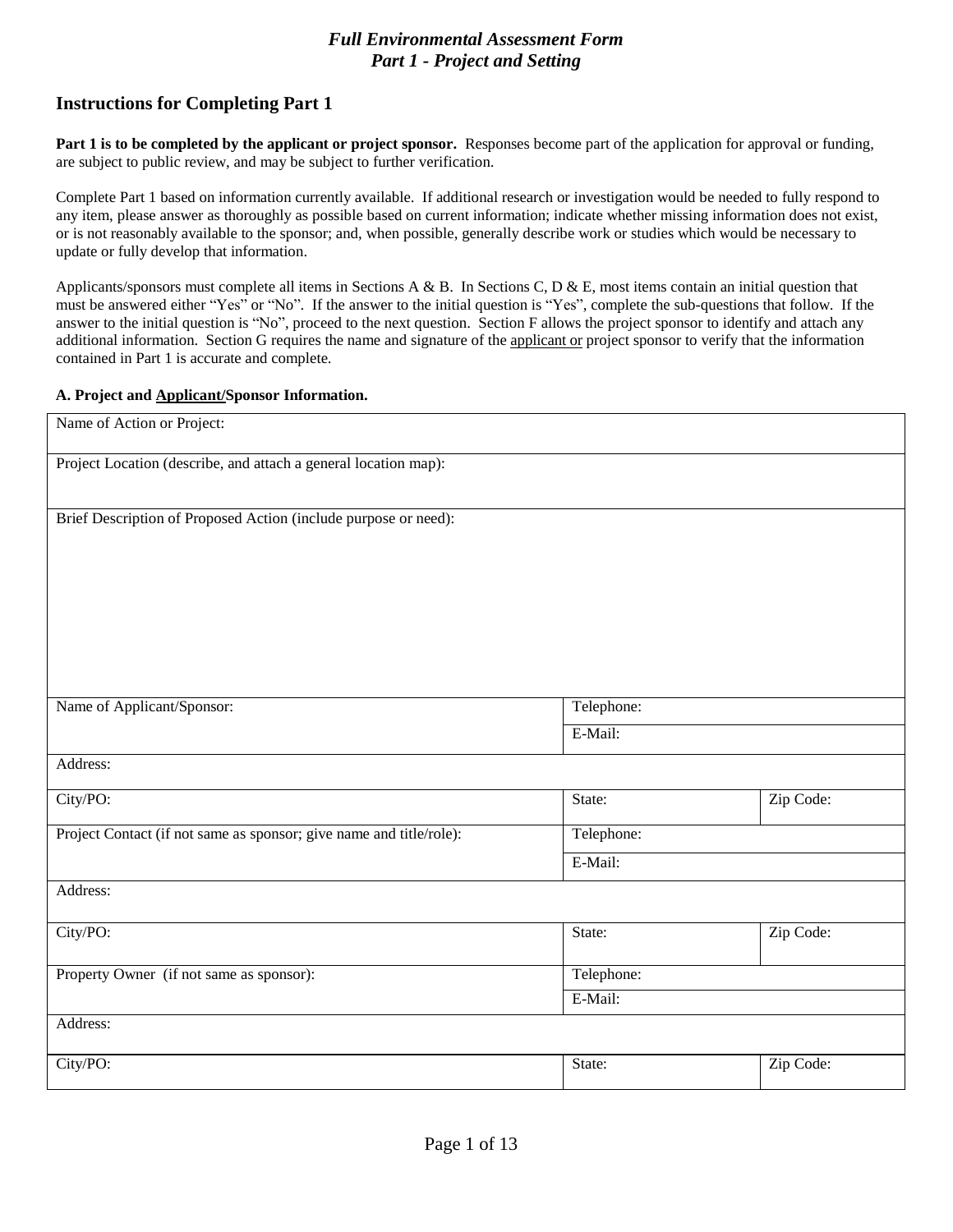#### **B. Government Approvals**

 $\mathbf{r}$ 

| <b>Government Entity</b>                                      |                      | If Yes: Identify Agency and Approval(s)<br><b>Required</b>                                                                                                                                                            | <b>Application Date</b><br>(Actual or projected)   |
|---------------------------------------------------------------|----------------------|-----------------------------------------------------------------------------------------------------------------------------------------------------------------------------------------------------------------------|----------------------------------------------------|
| a. City Council, Town Board,<br>or Village Board of Trustees  | $\Box$ Yes $\Box$ No |                                                                                                                                                                                                                       |                                                    |
| b. City, Town or Village<br>Planning Board or Commission      | $\Box$ Yes $\Box$ No |                                                                                                                                                                                                                       |                                                    |
| c. City [Council], Town or<br>Village Zoning Board of Appeals | $\Box$ Yes $\Box$ No |                                                                                                                                                                                                                       |                                                    |
| d. Other local agencies                                       | $\Box$ Yes $\Box$ No |                                                                                                                                                                                                                       |                                                    |
| e. County agencies                                            | $\Box$ Yes $\Box$ No |                                                                                                                                                                                                                       |                                                    |
| f. Regional agencies                                          | $\Box$ Yes $\Box$ No |                                                                                                                                                                                                                       |                                                    |
| g. State agencies                                             | $\Box$ Yes $\Box$ No |                                                                                                                                                                                                                       |                                                    |
| h. Federal agencies                                           | $\Box$ Yes $\Box$ No |                                                                                                                                                                                                                       |                                                    |
| <b>Coastal Resources</b>                                      |                      | Is the project site within a Coastal Area, or the waterfront area of a Designated Inland Waterway?<br><i>ii.</i> Is the project site located in a community with an approved Local Waterfront Revitalization Program? | $\square$ No<br>$\Box$ Yes<br>$\Box$ Yes $\Box$ No |

*iii.* Is the project site within a Coastal Erosion Hazard Area? □Yes □No

## **C. Planning and Zoning**

| C.1. Planning and zoning actions.                                                                                                                                                                                                                                                                                                                    |                      |
|------------------------------------------------------------------------------------------------------------------------------------------------------------------------------------------------------------------------------------------------------------------------------------------------------------------------------------------------------|----------------------|
| Will administrative or legislative adoption, or amendment of a plan, local law, ordinance, rule or regulation be the<br>only approval(s) which must be granted to enable the proposed action to proceed?<br>If Yes, complete sections C, F and G.<br>٠<br>If No, proceed to question C.2 and complete all remaining sections and questions in Part 1 | $\Box$ Yes $\Box$ No |
| C.2. Adopted land use plans.                                                                                                                                                                                                                                                                                                                         |                      |
| a. Do any municipally-adopted (city, town, village or county) comprehensive land use plan(s) include the site<br>where the proposed action would be located?                                                                                                                                                                                         | $\Box$ Yes $\Box$ No |
| If Yes, does the comprehensive plan include specific recommendations for the site where the proposed action<br>would be located?                                                                                                                                                                                                                     | $\Box$ Yes $\Box$ No |
| b. Is the site of the proposed action within any local or regional special planning district (for example: Greenway;<br>Brownfield Opportunity Area (BOA); designated State or Federal heritage area; watershed management plan;<br>or other?)<br>If Yes, identify the plan(s):                                                                      | $\Box$ Yes $\Box$ No |
|                                                                                                                                                                                                                                                                                                                                                      |                      |
| c. Is the proposed action located wholly or partially within an area listed in an adopted municipal open space plan,<br>or an adopted municipal farmland protection plan?<br>If Yes, identify the plan(s):                                                                                                                                           | $\Box$ Yes $\Box$ No |
|                                                                                                                                                                                                                                                                                                                                                      |                      |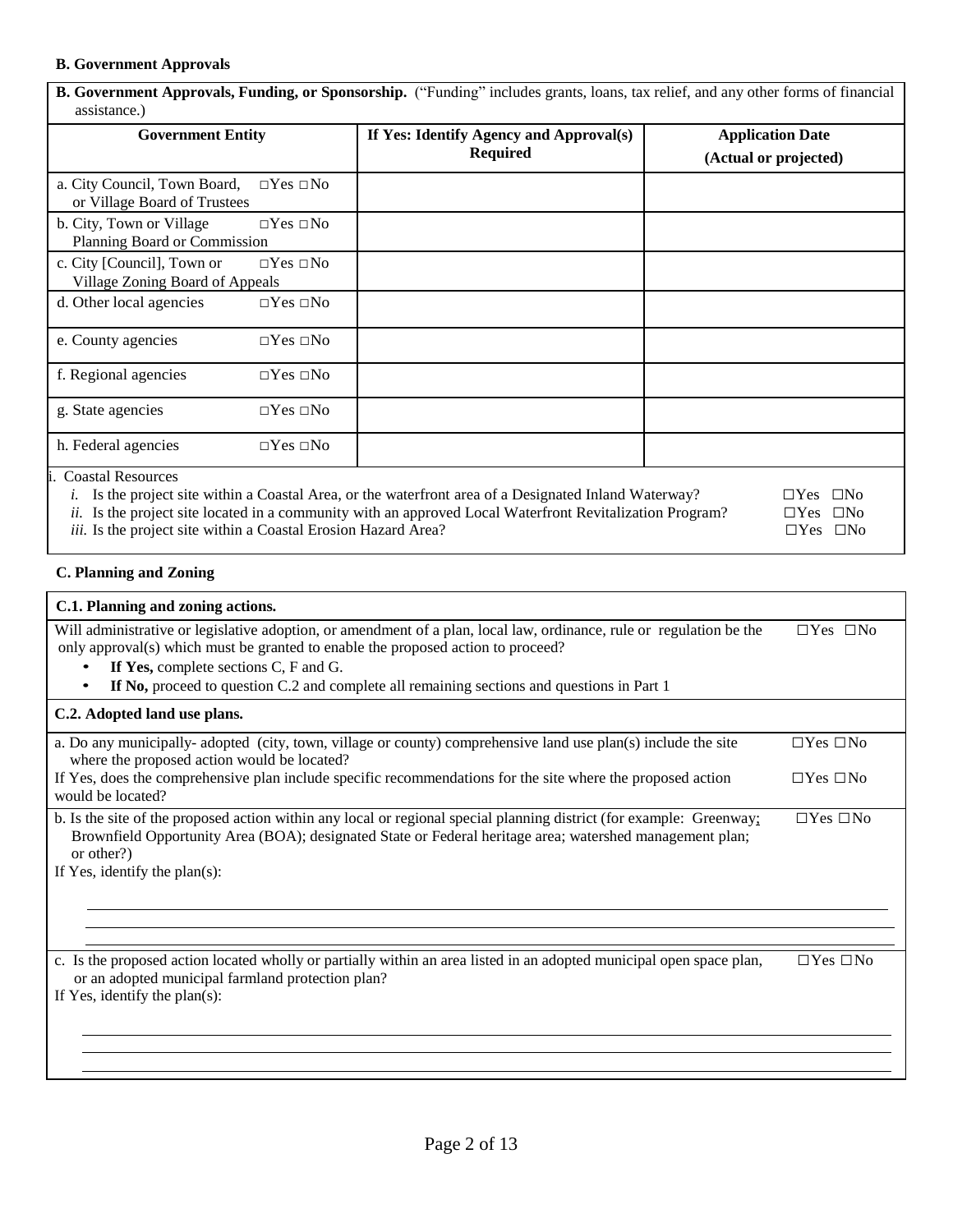## **C.3. [Zoning](http://www.dec.ny.gov/permits/91645.html)**

a. Is the site of the proposed action located in a municipality with an adopted zoning law or ordinance.  $\Box$  Yes  $\Box$  No If Yes, what is the zoning classification(s) including any applicable overlay district?

b. Is the use permitted or allowed by a special or conditional use permit?  $\square Y$ es  $\square$ No

c. Is a zoning change requested as part of the proposed action?  $\square$  Yes  $\square$  No

If Yes,

*i.* What is the proposed new zoning for the site?

#### **C.4. Existing [community services.](http://www.dec.ny.gov/permits/91650.html)**

a. In what school district is the project site located?

b. What police or other public protection forces serve the project site?

c. Which fire protection and emergency medical services serve the project site?

d. What parks serve the project site?

#### **D. Project Details**

#### **D.1. Proposed [and Potential](http://www.dec.ny.gov/permits/91655.html) Development**

| b. a. Total acreage of the site of the proposed action?<br>acres<br>b. Total acreage to be physically disturbed?<br>acres<br>c. Total acreage (project site and any contiguous properties) owned<br>or controlled by the applicant or project sponsor?<br>acres<br>c. Is the proposed action an expansion of an existing project or use?<br>$\Box$ Yes $\Box$ No<br>i. If Yes, what is the approximate percentage of the proposed expansion and identify the units (e.g., acres, miles, housing units,<br>square feet)? $%$<br>d. Is the proposed action a subdivision, or does it include a subdivision?<br>$\Box$ Yes $\Box$ No<br>If Yes.<br><i>i.</i> Purpose or type of subdivision? (e.g., residential, industrial, commercial; if mixed, specify types)<br>ii. Is a cluster/conservation layout proposed?<br>$\Box$ Yes $\Box$ No<br><i>iii.</i> Number of lots proposed?<br>iv. Minimum and maximum proposed lot sizes? Minimum_<br>Maximum<br>e. Will the proposed action be constructed in multiple phases?<br>$\Box$ Yes $\Box$ No<br><i>i</i> . If No, anticipated period of construction:<br>months<br>ii. If Yes:<br>Total number of phases anticipated<br>Anticipated commencement date of phase 1 (including demolition)<br>month year<br>Anticipated completion date of final phase<br>month<br>year<br>Generally, describe connections or relationships among phases, including any contingencies where progress of one phase may | a. What is the general nature of the proposed action (e.g., residential, industrial, commercial, recreational; if mixed, include all<br>components)? |  |
|-----------------------------------------------------------------------------------------------------------------------------------------------------------------------------------------------------------------------------------------------------------------------------------------------------------------------------------------------------------------------------------------------------------------------------------------------------------------------------------------------------------------------------------------------------------------------------------------------------------------------------------------------------------------------------------------------------------------------------------------------------------------------------------------------------------------------------------------------------------------------------------------------------------------------------------------------------------------------------------------------------------------------------------------------------------------------------------------------------------------------------------------------------------------------------------------------------------------------------------------------------------------------------------------------------------------------------------------------------------------------------------------------------------------------------------------------------|------------------------------------------------------------------------------------------------------------------------------------------------------|--|
|                                                                                                                                                                                                                                                                                                                                                                                                                                                                                                                                                                                                                                                                                                                                                                                                                                                                                                                                                                                                                                                                                                                                                                                                                                                                                                                                                                                                                                                     |                                                                                                                                                      |  |
|                                                                                                                                                                                                                                                                                                                                                                                                                                                                                                                                                                                                                                                                                                                                                                                                                                                                                                                                                                                                                                                                                                                                                                                                                                                                                                                                                                                                                                                     |                                                                                                                                                      |  |
|                                                                                                                                                                                                                                                                                                                                                                                                                                                                                                                                                                                                                                                                                                                                                                                                                                                                                                                                                                                                                                                                                                                                                                                                                                                                                                                                                                                                                                                     |                                                                                                                                                      |  |
|                                                                                                                                                                                                                                                                                                                                                                                                                                                                                                                                                                                                                                                                                                                                                                                                                                                                                                                                                                                                                                                                                                                                                                                                                                                                                                                                                                                                                                                     |                                                                                                                                                      |  |
|                                                                                                                                                                                                                                                                                                                                                                                                                                                                                                                                                                                                                                                                                                                                                                                                                                                                                                                                                                                                                                                                                                                                                                                                                                                                                                                                                                                                                                                     |                                                                                                                                                      |  |
|                                                                                                                                                                                                                                                                                                                                                                                                                                                                                                                                                                                                                                                                                                                                                                                                                                                                                                                                                                                                                                                                                                                                                                                                                                                                                                                                                                                                                                                     |                                                                                                                                                      |  |
|                                                                                                                                                                                                                                                                                                                                                                                                                                                                                                                                                                                                                                                                                                                                                                                                                                                                                                                                                                                                                                                                                                                                                                                                                                                                                                                                                                                                                                                     |                                                                                                                                                      |  |
|                                                                                                                                                                                                                                                                                                                                                                                                                                                                                                                                                                                                                                                                                                                                                                                                                                                                                                                                                                                                                                                                                                                                                                                                                                                                                                                                                                                                                                                     |                                                                                                                                                      |  |
|                                                                                                                                                                                                                                                                                                                                                                                                                                                                                                                                                                                                                                                                                                                                                                                                                                                                                                                                                                                                                                                                                                                                                                                                                                                                                                                                                                                                                                                     |                                                                                                                                                      |  |
|                                                                                                                                                                                                                                                                                                                                                                                                                                                                                                                                                                                                                                                                                                                                                                                                                                                                                                                                                                                                                                                                                                                                                                                                                                                                                                                                                                                                                                                     |                                                                                                                                                      |  |
|                                                                                                                                                                                                                                                                                                                                                                                                                                                                                                                                                                                                                                                                                                                                                                                                                                                                                                                                                                                                                                                                                                                                                                                                                                                                                                                                                                                                                                                     |                                                                                                                                                      |  |
|                                                                                                                                                                                                                                                                                                                                                                                                                                                                                                                                                                                                                                                                                                                                                                                                                                                                                                                                                                                                                                                                                                                                                                                                                                                                                                                                                                                                                                                     |                                                                                                                                                      |  |
|                                                                                                                                                                                                                                                                                                                                                                                                                                                                                                                                                                                                                                                                                                                                                                                                                                                                                                                                                                                                                                                                                                                                                                                                                                                                                                                                                                                                                                                     |                                                                                                                                                      |  |
|                                                                                                                                                                                                                                                                                                                                                                                                                                                                                                                                                                                                                                                                                                                                                                                                                                                                                                                                                                                                                                                                                                                                                                                                                                                                                                                                                                                                                                                     |                                                                                                                                                      |  |
|                                                                                                                                                                                                                                                                                                                                                                                                                                                                                                                                                                                                                                                                                                                                                                                                                                                                                                                                                                                                                                                                                                                                                                                                                                                                                                                                                                                                                                                     |                                                                                                                                                      |  |
|                                                                                                                                                                                                                                                                                                                                                                                                                                                                                                                                                                                                                                                                                                                                                                                                                                                                                                                                                                                                                                                                                                                                                                                                                                                                                                                                                                                                                                                     |                                                                                                                                                      |  |
|                                                                                                                                                                                                                                                                                                                                                                                                                                                                                                                                                                                                                                                                                                                                                                                                                                                                                                                                                                                                                                                                                                                                                                                                                                                                                                                                                                                                                                                     |                                                                                                                                                      |  |
|                                                                                                                                                                                                                                                                                                                                                                                                                                                                                                                                                                                                                                                                                                                                                                                                                                                                                                                                                                                                                                                                                                                                                                                                                                                                                                                                                                                                                                                     |                                                                                                                                                      |  |
|                                                                                                                                                                                                                                                                                                                                                                                                                                                                                                                                                                                                                                                                                                                                                                                                                                                                                                                                                                                                                                                                                                                                                                                                                                                                                                                                                                                                                                                     |                                                                                                                                                      |  |
|                                                                                                                                                                                                                                                                                                                                                                                                                                                                                                                                                                                                                                                                                                                                                                                                                                                                                                                                                                                                                                                                                                                                                                                                                                                                                                                                                                                                                                                     |                                                                                                                                                      |  |
|                                                                                                                                                                                                                                                                                                                                                                                                                                                                                                                                                                                                                                                                                                                                                                                                                                                                                                                                                                                                                                                                                                                                                                                                                                                                                                                                                                                                                                                     |                                                                                                                                                      |  |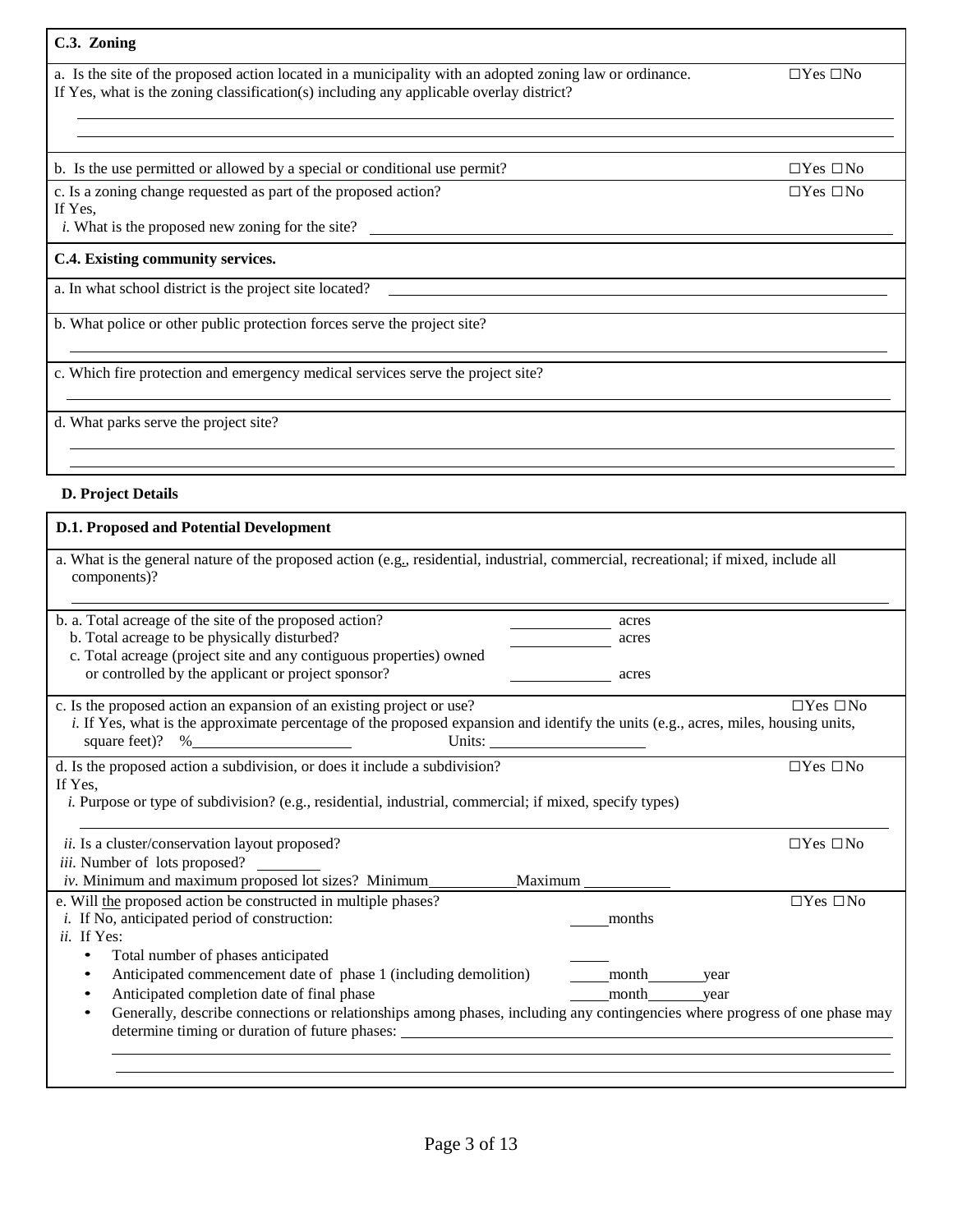|                                          | f. Does the project include new residential uses?                         |                   |                                                                                              |                                                                                                                                                                                                                                                                                                                                                                                                                                      | $\Box$ Yes $\Box$ No |
|------------------------------------------|---------------------------------------------------------------------------|-------------------|----------------------------------------------------------------------------------------------|--------------------------------------------------------------------------------------------------------------------------------------------------------------------------------------------------------------------------------------------------------------------------------------------------------------------------------------------------------------------------------------------------------------------------------------|----------------------|
|                                          | If Yes, show numbers of units proposed.                                   |                   |                                                                                              |                                                                                                                                                                                                                                                                                                                                                                                                                                      |                      |
|                                          | One Family                                                                | <b>Two Family</b> | Three Family                                                                                 | Multiple Family (four or more)                                                                                                                                                                                                                                                                                                                                                                                                       |                      |
| <b>Initial Phase</b>                     |                                                                           |                   |                                                                                              |                                                                                                                                                                                                                                                                                                                                                                                                                                      |                      |
| At completion<br>of all phases           |                                                                           |                   |                                                                                              |                                                                                                                                                                                                                                                                                                                                                                                                                                      |                      |
|                                          |                                                                           |                   |                                                                                              |                                                                                                                                                                                                                                                                                                                                                                                                                                      |                      |
| If Yes.                                  | <i>i</i> . Total number of structures                                     |                   | g. Does the proposed action include new non-residential construction (including expansions)? |                                                                                                                                                                                                                                                                                                                                                                                                                                      | $\Box$ Yes $\Box$ No |
|                                          |                                                                           |                   |                                                                                              | <i>iii.</i> Approximate extent of building space to be heated or cooled: square feet                                                                                                                                                                                                                                                                                                                                                 |                      |
| If Yes,                                  |                                                                           |                   |                                                                                              | h. Does the proposed action include construction or other activities that will result in the impoundment of any<br>liquids, such as creation of a water supply, reservoir, pond, lake, waste lagoon or other storage?<br><i>i.</i> Purpose of the impoundment: $\overline{\phantom{a}}$ <i>ii.</i> If a water impoundment, the principal source of the water: $\Box$ Ground water $\Box$ Surface water streams $\Box$ Other specify: | $\Box$ Yes $\Box$ No |
|                                          |                                                                           |                   |                                                                                              |                                                                                                                                                                                                                                                                                                                                                                                                                                      |                      |
|                                          |                                                                           |                   | iii. If other than water, identify the type of impounded/contained liquids and their source. |                                                                                                                                                                                                                                                                                                                                                                                                                                      |                      |
|                                          |                                                                           |                   |                                                                                              | <i>iv.</i> Approximate size of the proposed impoundment. Volume: million gallons; surface area:<br>v. Dimensions of the proposed dam or impounding structure: height; ______ height; length<br>vi. Construction method/materials for the proposed dam or impounding structure (e.g., earth fill, rock, wood, concrete):                                                                                                              | acres                |
|                                          |                                                                           |                   |                                                                                              |                                                                                                                                                                                                                                                                                                                                                                                                                                      |                      |
| <b>D.2. Project Operations</b>           |                                                                           |                   |                                                                                              |                                                                                                                                                                                                                                                                                                                                                                                                                                      |                      |
| materials will remain onsite)<br>If Yes: |                                                                           |                   |                                                                                              | a. Does the proposed action include any excavation, mining, or dredging, during construction, operations, or both?<br>(Not including general site preparation, grading or installation of utilities or foundations where all excavated                                                                                                                                                                                               | $\Box$ Yes $\Box$ No |
|                                          |                                                                           |                   |                                                                                              | ii. How much material (including rock, earth, sediments, etc.) is proposed to be removed from the site?                                                                                                                                                                                                                                                                                                                              |                      |
| $\bullet$                                |                                                                           |                   |                                                                                              | Over what duration of time?                                                                                                                                                                                                                                                                                                                                                                                                          |                      |
|                                          |                                                                           |                   |                                                                                              | <i>iii.</i> Describe nature and characteristics of materials to be excavated or dredged, and plans to use, manage or dispose of them.                                                                                                                                                                                                                                                                                                |                      |
|                                          |                                                                           |                   |                                                                                              |                                                                                                                                                                                                                                                                                                                                                                                                                                      |                      |
|                                          | iv. Will there be onsite dewatering or processing of excavated materials? |                   | If yes, describe.                                                                            |                                                                                                                                                                                                                                                                                                                                                                                                                                      | $\Box$ Yes $\Box$ No |
|                                          |                                                                           |                   |                                                                                              |                                                                                                                                                                                                                                                                                                                                                                                                                                      |                      |
|                                          |                                                                           |                   |                                                                                              |                                                                                                                                                                                                                                                                                                                                                                                                                                      |                      |
|                                          | viii. Will the excavation require blasting?                               |                   |                                                                                              |                                                                                                                                                                                                                                                                                                                                                                                                                                      | $\Box$ Yes $\Box$ No |
|                                          |                                                                           |                   |                                                                                              |                                                                                                                                                                                                                                                                                                                                                                                                                                      |                      |
|                                          | <u> 1980 - Johann Barn, amerikansk politiker (d. 1980)</u>                |                   |                                                                                              |                                                                                                                                                                                                                                                                                                                                                                                                                                      |                      |
|                                          |                                                                           |                   |                                                                                              | b. Would the proposed action cause or result in alteration of, increase or decrease in size of, or encroachment                                                                                                                                                                                                                                                                                                                      | $\Box$ Yes $\Box$ No |
| If Yes:                                  | into any existing wetland, waterbody, shoreline, beach or adjacent area?  |                   |                                                                                              |                                                                                                                                                                                                                                                                                                                                                                                                                                      |                      |
|                                          |                                                                           |                   |                                                                                              | <i>i</i> . Identify the wetland or waterbody which would be affected (by name, water index number, wetland map number or geographic                                                                                                                                                                                                                                                                                                  |                      |
|                                          |                                                                           |                   |                                                                                              |                                                                                                                                                                                                                                                                                                                                                                                                                                      |                      |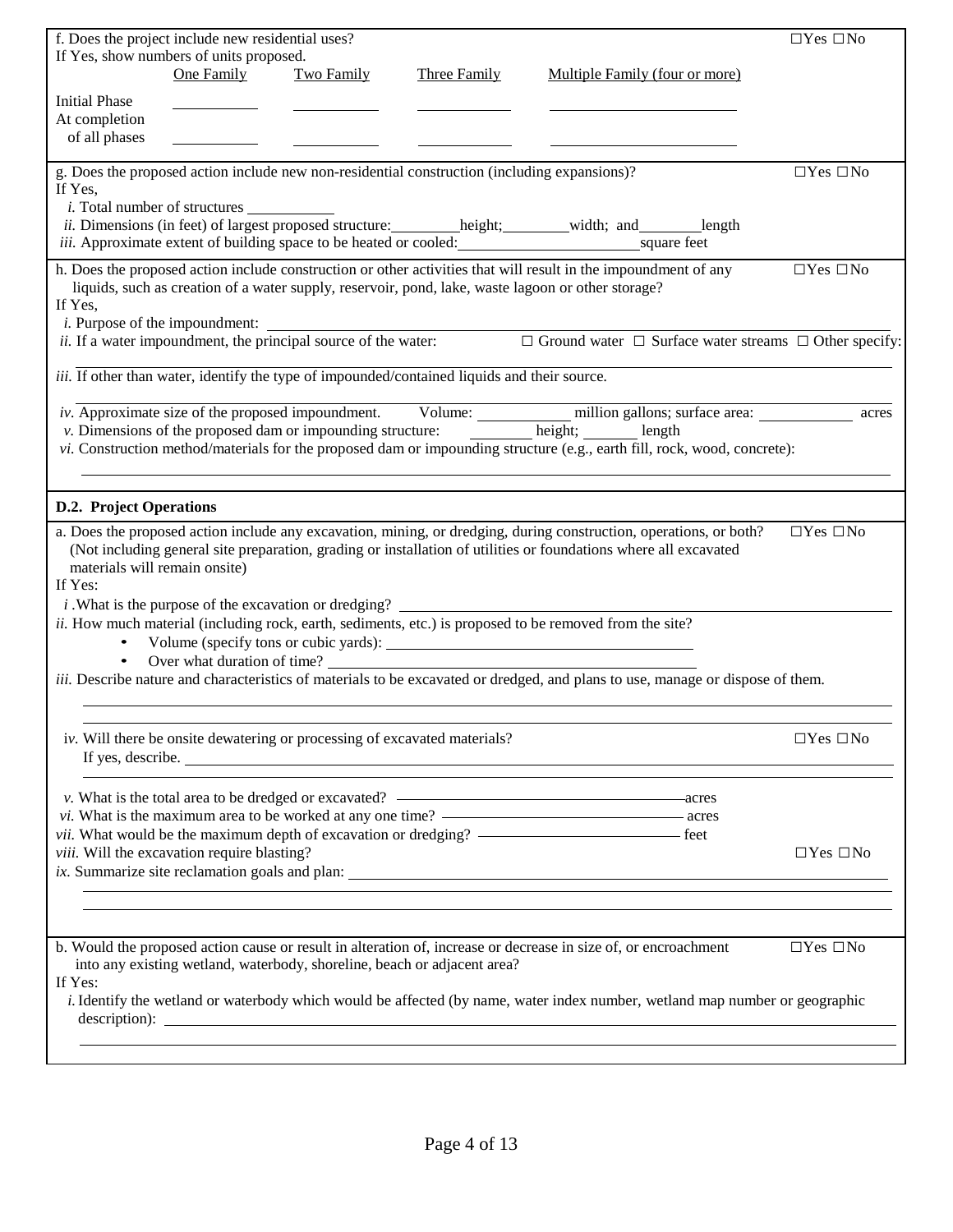| ii. Describe how the proposed action would affect that waterbody or wetland, e.g., excavation, fill, placement of structures, or<br>alteration of channels, banks and shorelines. Indicate extent of activities, alterations and additions in square feet or acres:                                                                                                    |                      |
|------------------------------------------------------------------------------------------------------------------------------------------------------------------------------------------------------------------------------------------------------------------------------------------------------------------------------------------------------------------------|----------------------|
| <i>iii.</i> Will the proposed action cause or result in disturbance to bottom sediments?<br>If Yes, describe:                                                                                                                                                                                                                                                          | $\Box$ Yes $\Box$ No |
| iv. Will the proposed action cause or result in the destruction or removal of aquatic vegetation?<br>If Yes:                                                                                                                                                                                                                                                           | $\Box$ Yes $\Box$ No |
| acres of aquatic vegetation proposed to be removed: _____________________________<br>٠                                                                                                                                                                                                                                                                                 |                      |
| expected acreage of aquatic vegetation remaining after project completion:                                                                                                                                                                                                                                                                                             |                      |
| purpose of proposed removal $(e, g, e)$ , beach clearing, invasive species control, boat access):                                                                                                                                                                                                                                                                      |                      |
| proposed method of plant removal: <u>example and contract and contract and contract and contract and contract and contract and contract and contract and contract and contract and contract and contract and contract and contra</u>                                                                                                                                   |                      |
|                                                                                                                                                                                                                                                                                                                                                                        |                      |
|                                                                                                                                                                                                                                                                                                                                                                        |                      |
|                                                                                                                                                                                                                                                                                                                                                                        |                      |
| c. Will the proposed action use, or create a new demand for water?<br>If Yes:                                                                                                                                                                                                                                                                                          | $\Box$ Yes $\Box$ No |
| i. Total anticipated water usage/demand per day:<br>gallons/day                                                                                                                                                                                                                                                                                                        |                      |
| ii. Will the proposed action obtain water from an existing public water supply?<br>If Yes:                                                                                                                                                                                                                                                                             | $\Box$ Yes $\Box$ No |
| Name of district or service area:<br>٠                                                                                                                                                                                                                                                                                                                                 |                      |
| Does the existing public water supply have capacity to serve the proposal?                                                                                                                                                                                                                                                                                             | $\Box$ Yes $\Box$ No |
| Is the project site in the existing district?                                                                                                                                                                                                                                                                                                                          | $\Box$ Yes $\Box$ No |
| Is expansion of the district needed?                                                                                                                                                                                                                                                                                                                                   | $\Box$ Yes $\Box$ No |
| Do existing lines serve the project site?<br>٠                                                                                                                                                                                                                                                                                                                         | $\Box$ Yes $\Box$ No |
| iii. Will line extension within an existing district be necessary to supply the project?<br>If Yes:                                                                                                                                                                                                                                                                    | $\Box$ Yes $\Box$ No |
| ٠                                                                                                                                                                                                                                                                                                                                                                      |                      |
|                                                                                                                                                                                                                                                                                                                                                                        |                      |
| $iv$ . Is a new water supply district or service area proposed to be formed to serve the project site?<br>If, Yes:                                                                                                                                                                                                                                                     | $\Box$ Yes $\Box$ No |
| Applicant/sponsor for new district:                                                                                                                                                                                                                                                                                                                                    |                      |
|                                                                                                                                                                                                                                                                                                                                                                        |                      |
|                                                                                                                                                                                                                                                                                                                                                                        |                      |
| v. If a public water supply will not be used, describe plans to provide water supply for the project:                                                                                                                                                                                                                                                                  |                      |
| vi. If water supply will be from wells (public or private), what is the maximum pumping capacity: gallons/minute.                                                                                                                                                                                                                                                      |                      |
| d. Will the proposed action generate liquid wastes?<br>If Yes:                                                                                                                                                                                                                                                                                                         | $\Box$ Yes $\Box$ No |
| ii. Nature of liquid wastes to be generated (e.g., sanitary wastewater, industrial; if combination, describe all components and<br>approximate volumes or proportions of each):<br><u>examples</u> and the set of each set of each set of each set of each set of each set of each set of each set of each set of each set of each set of each set of each set of each |                      |
| iii. Will the proposed action use any existing public wastewater treatment facilities?<br>If Yes:                                                                                                                                                                                                                                                                      | $\Box$ Yes $\Box$ No |
|                                                                                                                                                                                                                                                                                                                                                                        |                      |
| Does the existing wastewater treatment plant have capacity to serve the project?                                                                                                                                                                                                                                                                                       | $\Box$ Yes $\Box$ No |
| Is the project site in the existing district?                                                                                                                                                                                                                                                                                                                          | $\Box$ Yes $\Box$ No |
| Is expansion of the district needed?                                                                                                                                                                                                                                                                                                                                   | $\Box$ Yes $\Box$ No |
|                                                                                                                                                                                                                                                                                                                                                                        |                      |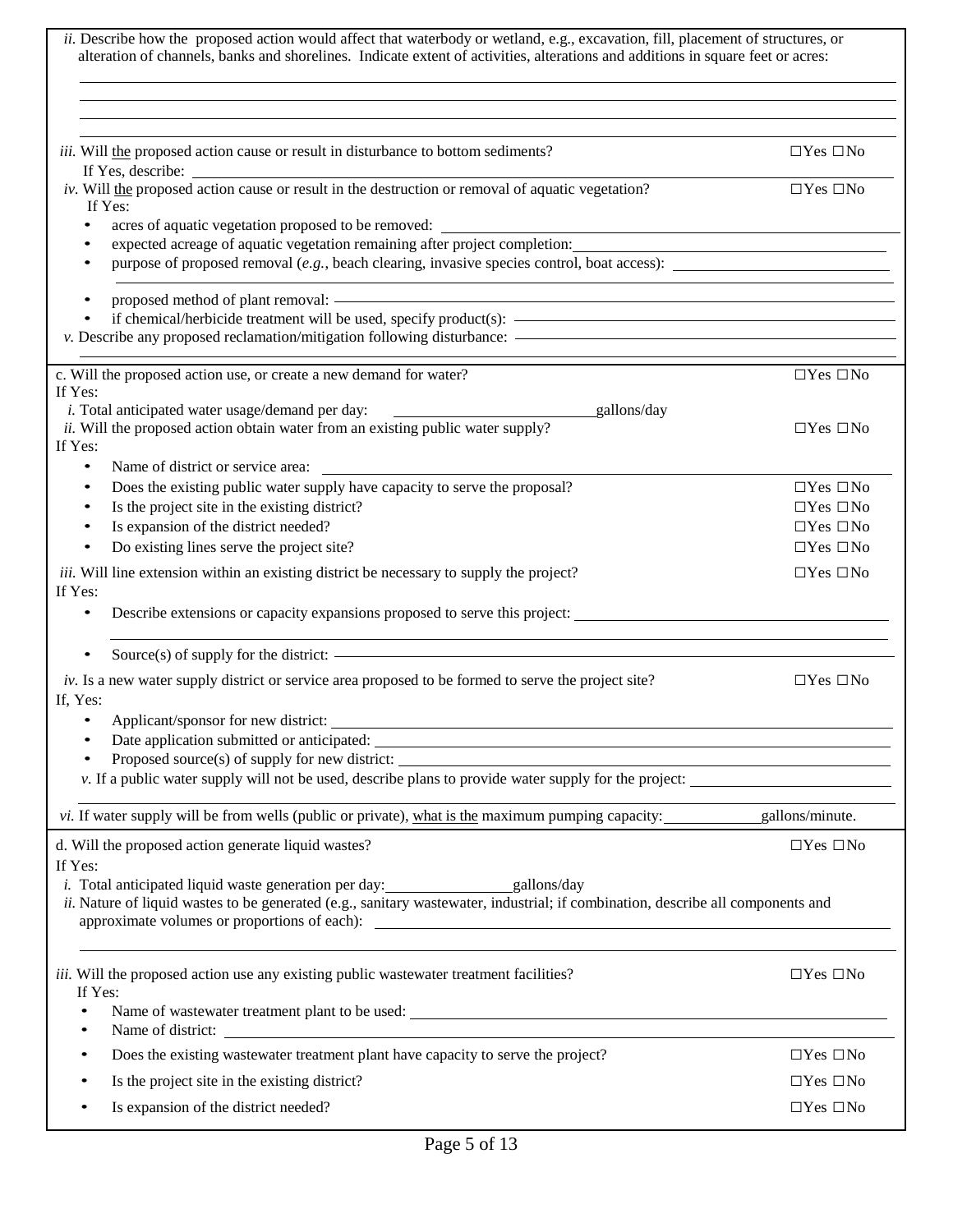| Do existing sewer lines serve the project site?                                                                                                                                                                                                      | $\Box$ Yes $\Box$ No |
|------------------------------------------------------------------------------------------------------------------------------------------------------------------------------------------------------------------------------------------------------|----------------------|
| Will a line extension within an existing district be necessary to serve the project?                                                                                                                                                                 | $\Box$ Yes $\Box$ No |
| If Yes:                                                                                                                                                                                                                                              |                      |
| • Describe extensions or capacity expansions proposed to serve this project:                                                                                                                                                                         |                      |
|                                                                                                                                                                                                                                                      |                      |
| iv. Will a new wastewater (sewage) treatment district be formed to serve the project site?                                                                                                                                                           | $\Box$ Yes $\Box$ No |
| If Yes:                                                                                                                                                                                                                                              |                      |
| $\bullet$                                                                                                                                                                                                                                            |                      |
| $\bullet$                                                                                                                                                                                                                                            |                      |
| What is the receiving water for the wastewater discharge? _______________________                                                                                                                                                                    |                      |
| v. If public facilities will not be used, describe plans to provide wastewater treatment for the project, including specifying proposed<br>receiving water (name and classification if surface discharge [,] or describe subsurface disposal plans): |                      |
|                                                                                                                                                                                                                                                      |                      |
|                                                                                                                                                                                                                                                      |                      |
| vi. Describe any plans or designs to capture, recycle or reuse liquid waste:                                                                                                                                                                         |                      |
|                                                                                                                                                                                                                                                      |                      |
|                                                                                                                                                                                                                                                      |                      |
| e. Will the proposed action disturb more than one acre and create stormwater runoff, either from new point                                                                                                                                           | $\Box$ Yes $\Box$ No |
| sources (i.e., ditches, pipes, swales, curbs, gutters or other concentrated flows of stormwater) or non-point                                                                                                                                        |                      |
| source (i.e. sheet flow) during construction or post construction?                                                                                                                                                                                   |                      |
| If Yes:                                                                                                                                                                                                                                              |                      |
| <i>i.</i> How much impervious surface will the project create in relation to total size of project parcel?                                                                                                                                           |                      |
| _______Square feet or_________acres (impervious surface)                                                                                                                                                                                             |                      |
| Square feet or ________ acres (parcel size)                                                                                                                                                                                                          |                      |
| <i>ii.</i> Describe types of new point sources.                                                                                                                                                                                                      |                      |
| iii. Where will the stormwater runoff be directed (i.e. on-site stormwater management facility/structures, adjacent properties,                                                                                                                      |                      |
| groundwater, on-site surface water or off-site surface waters)?                                                                                                                                                                                      |                      |
|                                                                                                                                                                                                                                                      |                      |
|                                                                                                                                                                                                                                                      |                      |
| If to surface waters, identify receiving water bodies or wetlands:<br><u> 1989 - Johann Stein, Amerikaansk politiker (</u>                                                                                                                           |                      |
|                                                                                                                                                                                                                                                      |                      |
|                                                                                                                                                                                                                                                      |                      |
| Will stormwater runoff flow to adjacent properties?                                                                                                                                                                                                  | $\Box$ Yes $\Box$ No |
| $iv$ . Does the proposed plan minimize impervious surfaces, use pervious materials or collect and re-use stormwater?                                                                                                                                 | $\Box$ Yes $\Box$ No |
| f. Does the proposed action include, or will it use on-site, one or more sources of air emissions, including fuel                                                                                                                                    | $\Box$ Yes $\Box$ No |
| combustion, waste incineration, or other processes or operations?                                                                                                                                                                                    |                      |
| If Yes, identify:                                                                                                                                                                                                                                    |                      |
| <i>i.</i> Mobile sources during project operations (e.g., heavy equipment, fleet or delivery vehicles)                                                                                                                                               |                      |
| <i>ii.</i> Stationary sources during construction (e.g., power generation, structural heating, batch plant, crushers)                                                                                                                                |                      |
|                                                                                                                                                                                                                                                      |                      |
| <i>iii.</i> Stationary sources during operations (e.g., process emissions, large boilers, electric generation)                                                                                                                                       |                      |
|                                                                                                                                                                                                                                                      |                      |
| g. Will any air emission sources named in D.2.f (above), require a NY State Air Registration, Air Facility Permit,                                                                                                                                   | $\Box$ Yes $\Box$ No |
| or Federal Clean Air Act Title IV or Title V Permit?                                                                                                                                                                                                 |                      |
| If Yes:                                                                                                                                                                                                                                              |                      |
| <i>i.</i> Is the project site located in an air quality non-attainment area? (Area routinely or periodically fails to meet                                                                                                                           | $\Box$ Yes $\Box$ No |
| ambient air quality standards for all or some parts of the year)<br>ii. In addition to emissions as calculated in the application, the project will generate:                                                                                        |                      |
| Tons/year (short tons) of Carbon Dioxide $(CO2)$                                                                                                                                                                                                     |                      |
| Tons/year (short tons) of Nitrous Oxide $(N_2O)$                                                                                                                                                                                                     |                      |
| Tons/year (short tons) of Perfluorocarbons (PFCs)                                                                                                                                                                                                    |                      |
| Tons/year (short tons) of Sulfur Hexafluoride $(SF_6)$                                                                                                                                                                                               |                      |
|                                                                                                                                                                                                                                                      |                      |
| Tons/year (short tons) of Carbon Dioxide equivalent of Hydroflourocarbons (HFCs)                                                                                                                                                                     |                      |
| Tons/year (short tons) of Hazardous Air Pollutants (HAPs)                                                                                                                                                                                            |                      |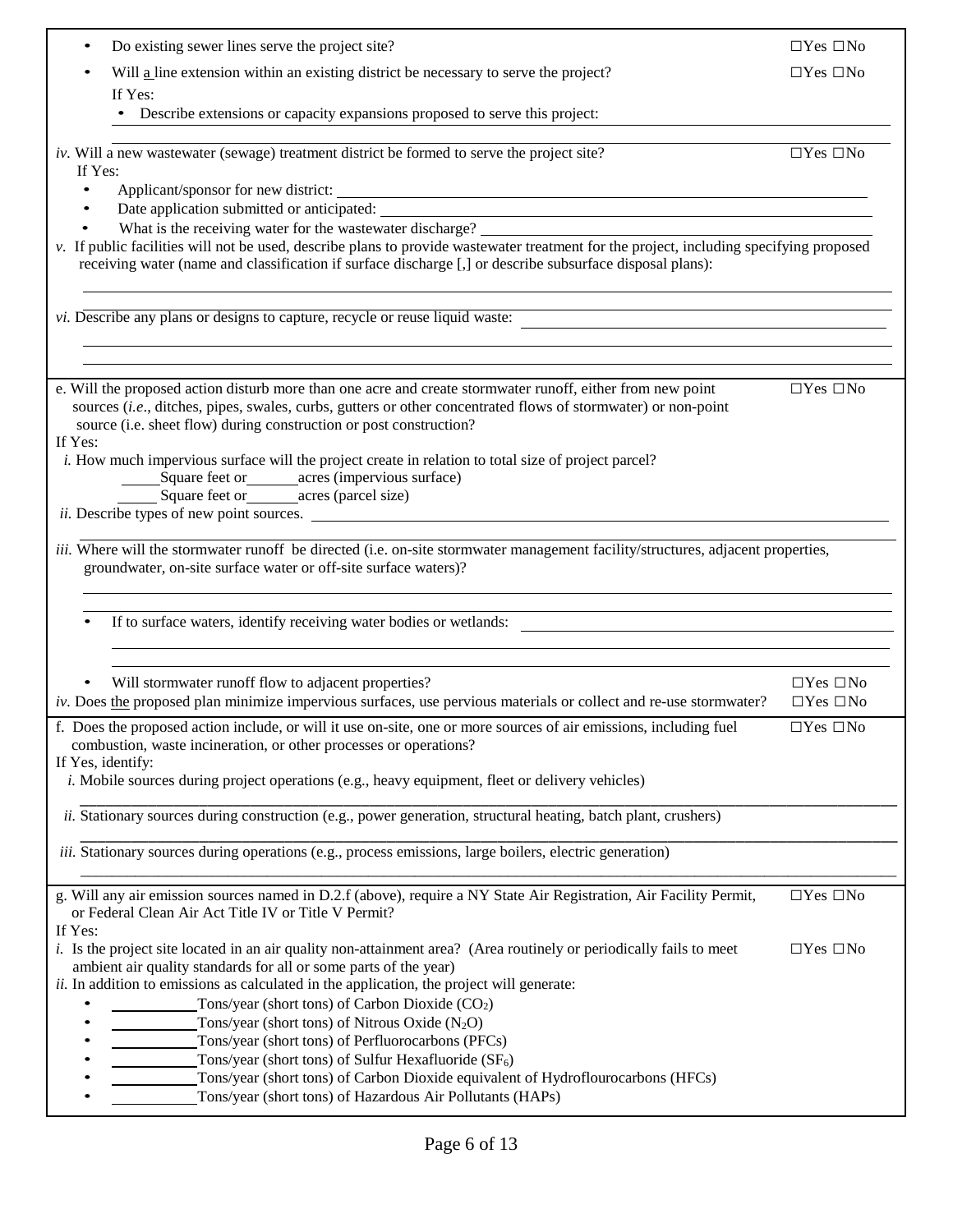| h. Will the proposed action generate or emit methane (including, but not limited to, sewage treatment plants,<br>landfills, composting facilities)?<br>If Yes:                                                                                                                                                                                                                                                                                                                                                                                                                                                                                                | $\Box$ Yes $\Box$ No                                                 |
|---------------------------------------------------------------------------------------------------------------------------------------------------------------------------------------------------------------------------------------------------------------------------------------------------------------------------------------------------------------------------------------------------------------------------------------------------------------------------------------------------------------------------------------------------------------------------------------------------------------------------------------------------------------|----------------------------------------------------------------------|
| ii. Describe any methane capture, control or elimination measures included in project design (e.g., combustion to generate heat or                                                                                                                                                                                                                                                                                                                                                                                                                                                                                                                            |                                                                      |
| i. Will the proposed action result in the release of air pollutants from open-air operations or processes, such as<br>quarry or landfill operations?<br>If Yes: Describe operations and nature of emissions (e.g., diesel exhaust, rock particulates/dust):                                                                                                                                                                                                                                                                                                                                                                                                   | $\Box$ Yes $\Box$ No                                                 |
| j. Will the proposed action result in a substantial increase in traffic above present levels or generate substantial<br>new demand for transportation facilities or services?<br>If Yes:<br><i>i</i> . When is the peak traffic expected (Check all that apply): $\square$ Morning<br>$\Box$ Evening<br>$\square$ Weekend<br>□ Randomly between hours of _________to_________.<br>ii. For commercial activities only, projected number of [semi-trailer] truck trips/day and type (e.g., semi-trailers and dump trucks):                                                                                                                                      | $\Box$ Yes $\Box$ No                                                 |
| iii. Parking spaces:<br>Proposed<br>Existing<br>Net increase/decrease<br>$iv.$ Does the proposed action include any shared use parking?<br>v. If the proposed action includes any modification of existing roads, creation of new roads or change in existing access, describe:                                                                                                                                                                                                                                                                                                                                                                               | $\Box$ Yes $\Box$ No                                                 |
| <i>vi.</i> Are public/private transportation service(s) or facilities available within $\frac{1}{2}$ mile of the proposed site?<br>vii Will the proposed action include access to public transportation or accommodations for use of hybrid, electric<br>or other alternative fueled vehicles?<br>viii. Will the proposed action include plans for pedestrian or bicycle accommodations for connections to existing<br>pedestrian or bicycle routes?                                                                                                                                                                                                          | $\Box$ Yes $\Box$ No<br>$\Box$ Yes $\Box$ No<br>$\Box$ Yes $\Box$ No |
| k. Will the proposed action (for commercial or industrial projects only) generate new or additional demand<br>for energy?<br>If Yes:<br><i>i.</i> Estimate annual electricity demand during operation of the proposed action:<br>ii. Anticipated sources/suppliers of electricity for the project (e.g., on-site combustion, on-site renewable, via grid/local utility, or<br>other):                                                                                                                                                                                                                                                                         | $\Box$ Yes $\Box$ No                                                 |
| <i>iii.</i> Will the proposed action require a new, or an upgrade, to [,] an existing substation?                                                                                                                                                                                                                                                                                                                                                                                                                                                                                                                                                             | $\Box$ Yes $\Box$ No                                                 |
| l. Hours of operation. Answer all items which apply.<br><i>i</i> . During Construction:<br>ii. During Operations:<br>$\bullet$<br>Saturday: 1999. The Saturday:<br>$\bullet$<br>$\bullet$<br>Sunday: 2008. Expanding the contract of the contract of the contract of the contract of the contract of the contract of the contract of the contract of the contract of the contract of the contract of the contract of the co<br>Holidays: 1999 - March 1999 - March 1999 - March 1999 - March 1999 - March 1999 - March 1999 - March 1999 - March 1999 - March 1999 - March 1999 - March 1999 - March 1999 - March 1999 - March 1999 - March 1999 - March 1999 |                                                                      |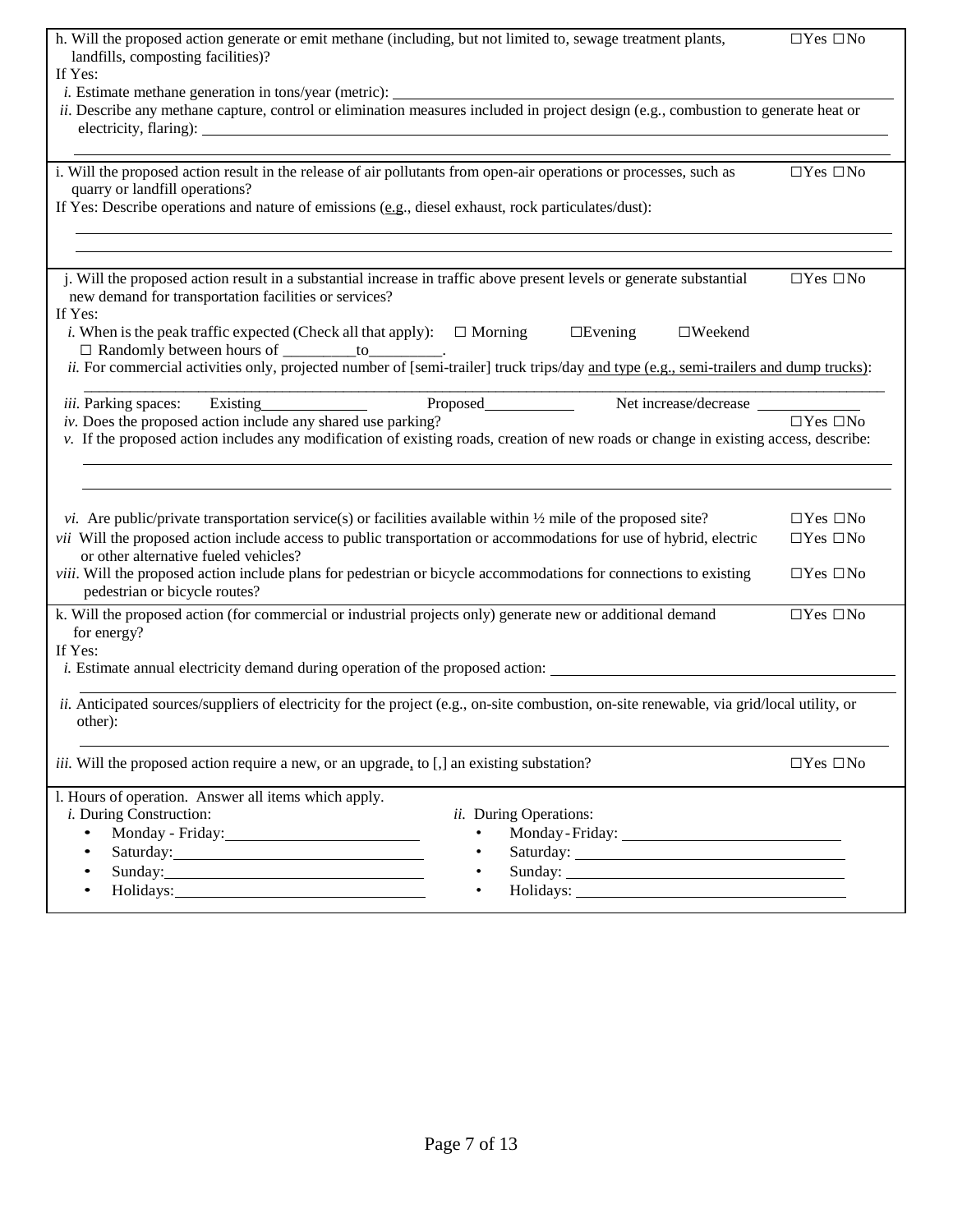| m. Will the proposed action produce noise that will exceed existing ambient noise levels during construction,                                                   | $\Box$ Yes $\Box$ No |
|-----------------------------------------------------------------------------------------------------------------------------------------------------------------|----------------------|
| operation, or both?<br>If yes:                                                                                                                                  |                      |
| <i>i.</i> Provide details including sources, time of day and duration:                                                                                          |                      |
|                                                                                                                                                                 |                      |
| <i>ii.</i> Will the proposed action remove existing natural barriers that could act as a noise barrier or screen?                                               | $\Box$ Yes $\Box$ No |
|                                                                                                                                                                 |                      |
|                                                                                                                                                                 |                      |
| n Will the proposed action have outdoor lighting?                                                                                                               | $\Box$ Yes $\Box$ No |
| If yes:                                                                                                                                                         |                      |
| $i$ . Describe source(s), location(s), height of fixture(s), direction/aim, and proximity to nearest occupied structures:                                       |                      |
|                                                                                                                                                                 |                      |
| ii. Will proposed action remove existing natural barriers that could act as a light barrier or screen?                                                          | $\Box$ Yes $\Box$ No |
|                                                                                                                                                                 |                      |
| o. Does the proposed action have the potential to produce odors for more than one hour per day?                                                                 | $\Box$ Yes $\Box$ No |
| If Yes, describe possible sources, potential frequency and duration of odor emissions, and proximity to nearest                                                 |                      |
| occupied structures:                                                                                                                                            |                      |
|                                                                                                                                                                 |                      |
| p. Will the proposed action include any bulk storage of petroleum (combined capacity of over 1,100 gallons)                                                     | $\Box$ Yes $\Box$ No |
| or chemical products 185 gallons in above ground storage or any amount in underground storage?<br>If Yes:                                                       |                      |
|                                                                                                                                                                 |                      |
| <i>i.</i> Product(s) to be stored $\frac{1}{\text{pi}}$ per unit time (e.g., month, year)                                                                       |                      |
|                                                                                                                                                                 |                      |
| q. Will the proposed action (commercial, industrial and recreational projects only) use pesticides (i.e., herbicides,                                           | $\Box$ Yes $\Box$ No |
| insecticides) during construction or operation?                                                                                                                 |                      |
| If Yes:                                                                                                                                                         |                      |
|                                                                                                                                                                 |                      |
|                                                                                                                                                                 |                      |
|                                                                                                                                                                 |                      |
| ii. Will the proposed action use Integrated Pest Management Practices?                                                                                          | $\Box$ Yes $\Box$ No |
| r. Will the proposed action (commercial or industrial projects only) involve or require the management or disposal                                              | $\Box$ Yes $\Box$ No |
| of solid waste (excluding hazardous materials)?<br>If Yes:                                                                                                      |                      |
| i. Describe any solid waste(s) to be generated during construction or operation of the facility:                                                                |                      |
| Construction: __________________________tons per_________________(unit of time)                                                                                 |                      |
| Operation:<br>tons per (unit of time)<br>ii. Describe any proposals for on-site minimization, recycling or reuse of materials to avoid disposal as solid waste: |                      |
|                                                                                                                                                                 |                      |
| $\bullet$                                                                                                                                                       |                      |
|                                                                                                                                                                 |                      |
| iii. Proposed disposal methods/facilities for solid waste generated on-site:                                                                                    |                      |
|                                                                                                                                                                 |                      |
|                                                                                                                                                                 |                      |
|                                                                                                                                                                 |                      |
|                                                                                                                                                                 |                      |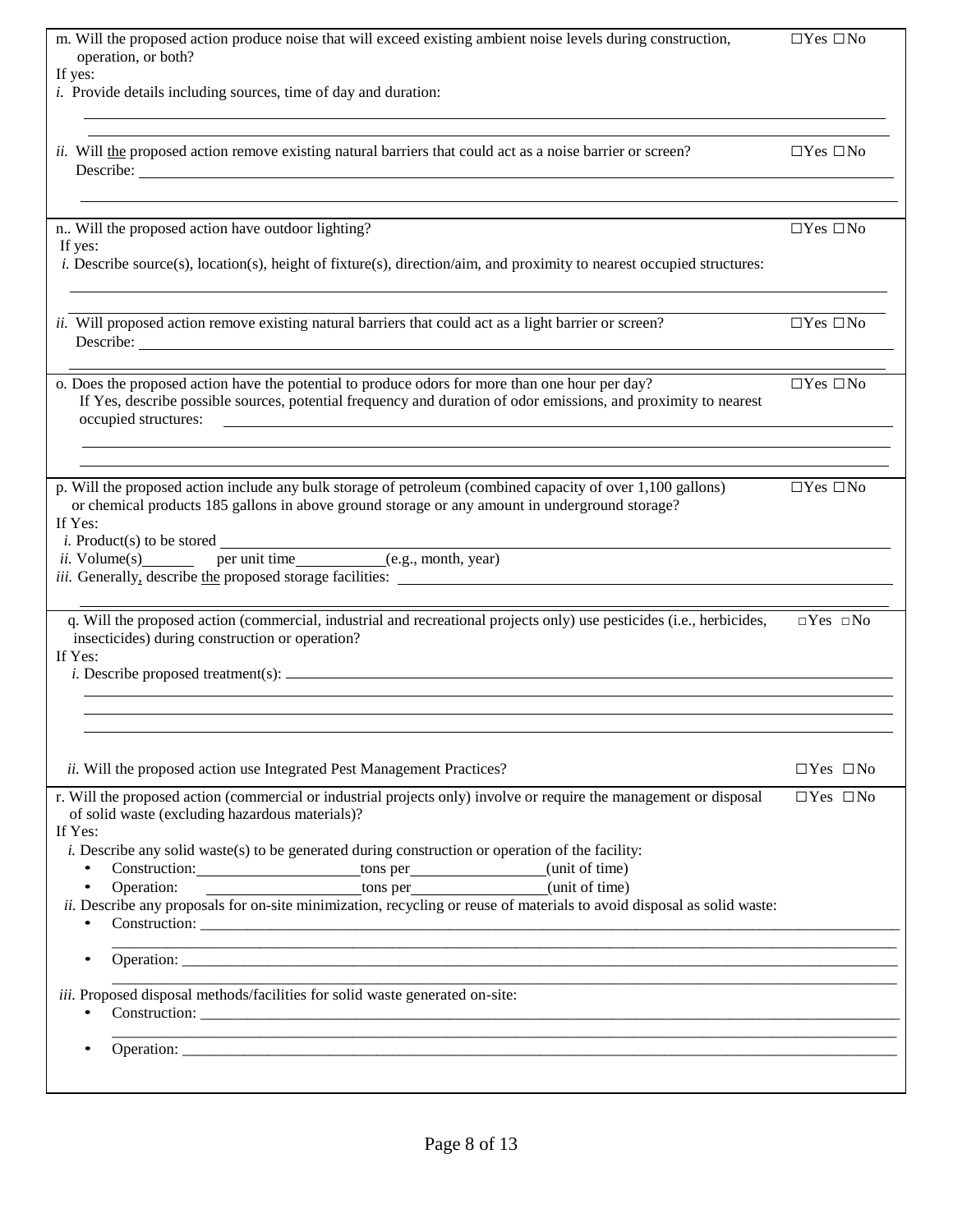| s. Does the proposed action include construction or modification of a solid waste management facility?                                                                                                                                                                                           |                         |                                            | $\Box$ Yes $\Box$ No    |
|--------------------------------------------------------------------------------------------------------------------------------------------------------------------------------------------------------------------------------------------------------------------------------------------------|-------------------------|--------------------------------------------|-------------------------|
| If Yes:<br>i. Type of management or handling of waste proposed for the site (e.g., recycling or transfer station, composting, landfill, or<br>other disposal activities):                                                                                                                        |                         |                                            |                         |
| ii. Anticipated rate of disposal/processing:<br>Tons/month, if transfer or other non-combustion/thermal treatment, or<br>Tons/hour, if combustion or thermal treatment                                                                                                                           |                         |                                            |                         |
|                                                                                                                                                                                                                                                                                                  |                         |                                            |                         |
| t. Will the proposed action at the site involve the commercial generation, treatment, storage, or disposal of hazardous $\Box$ Yes $\Box$ No<br>waste?<br>If Yes:                                                                                                                                |                         |                                            |                         |
| <i>i.</i> Name(s) of all hazardous wastes or constituents to be generated, handled or managed at facility:                                                                                                                                                                                       |                         |                                            |                         |
| <i>ii.</i> Generally, describe processes or activities involving hazardous wastes or constituents:                                                                                                                                                                                               |                         |                                            |                         |
| iii. Specify amount to be handled or generated: ______tons/month<br>$iv$ . Describe any proposals for on-site minimization, recycling or reuse of hazardous constituents:                                                                                                                        |                         |                                            |                         |
| v. Will any hazardous wastes be disposed at an existing offsite hazardous waste facility?                                                                                                                                                                                                        |                         |                                            | $\Box$ Yes $\Box$ No    |
| If No: describe proposed management of any hazardous wastes which will not be sent to a hazardous waste facility:                                                                                                                                                                                |                         |                                            |                         |
| E. Site and Setting of Proposed Action                                                                                                                                                                                                                                                           |                         |                                            |                         |
| E.1. Land uses on and surrounding the project site                                                                                                                                                                                                                                               |                         |                                            |                         |
| a. Existing land uses.<br><i>i</i> . Check all uses that occur on, adjoining and near the project site.<br>$\Box$ Commercial $\Box$ Residential (suburban)<br>$\Box$ Urban<br>$\Box$ Industrial<br>$\Box$ Agriculture $\Box$ Aquatic<br>$\Box$ Forest<br>ii. If mix of uses, generally describe: | $\Box$ Other (specify): | $\Box$ Rural (non-farm)                    |                         |
|                                                                                                                                                                                                                                                                                                  |                         |                                            |                         |
| b. Land uses and cover types on the project site.                                                                                                                                                                                                                                                |                         |                                            |                         |
| Land use or<br>Cover type                                                                                                                                                                                                                                                                        | Current<br>Acreage      | Acreage After<br><b>Project Completion</b> | Change<br>$(Acres +/-)$ |
| Roads, buildings, and other paved or impervious<br>$\bullet$<br>surfaces                                                                                                                                                                                                                         |                         |                                            |                         |
| Forested<br>$\bullet$                                                                                                                                                                                                                                                                            |                         |                                            |                         |
| Meadows, grasslands or brushlands (non-<br>$\bullet$<br>agricultural, including abandoned agricultural)                                                                                                                                                                                          |                         |                                            |                         |
| Agricultural<br>$\bullet$<br>(includes active orchards, field, greenhouse etc.)                                                                                                                                                                                                                  |                         |                                            |                         |
| Surface water features<br>$\bullet$                                                                                                                                                                                                                                                              |                         |                                            |                         |
| (lakes, ponds, streams, rivers, etc.)<br>Wetlands (freshwater or tidal)<br>$\bullet$                                                                                                                                                                                                             |                         |                                            |                         |
| Non-vegetated (bare rock, earth or fill)<br>$\bullet$                                                                                                                                                                                                                                            |                         |                                            |                         |
| Other<br>$\bullet$<br>Describe:                                                                                                                                                                                                                                                                  |                         |                                            |                         |
|                                                                                                                                                                                                                                                                                                  |                         |                                            |                         |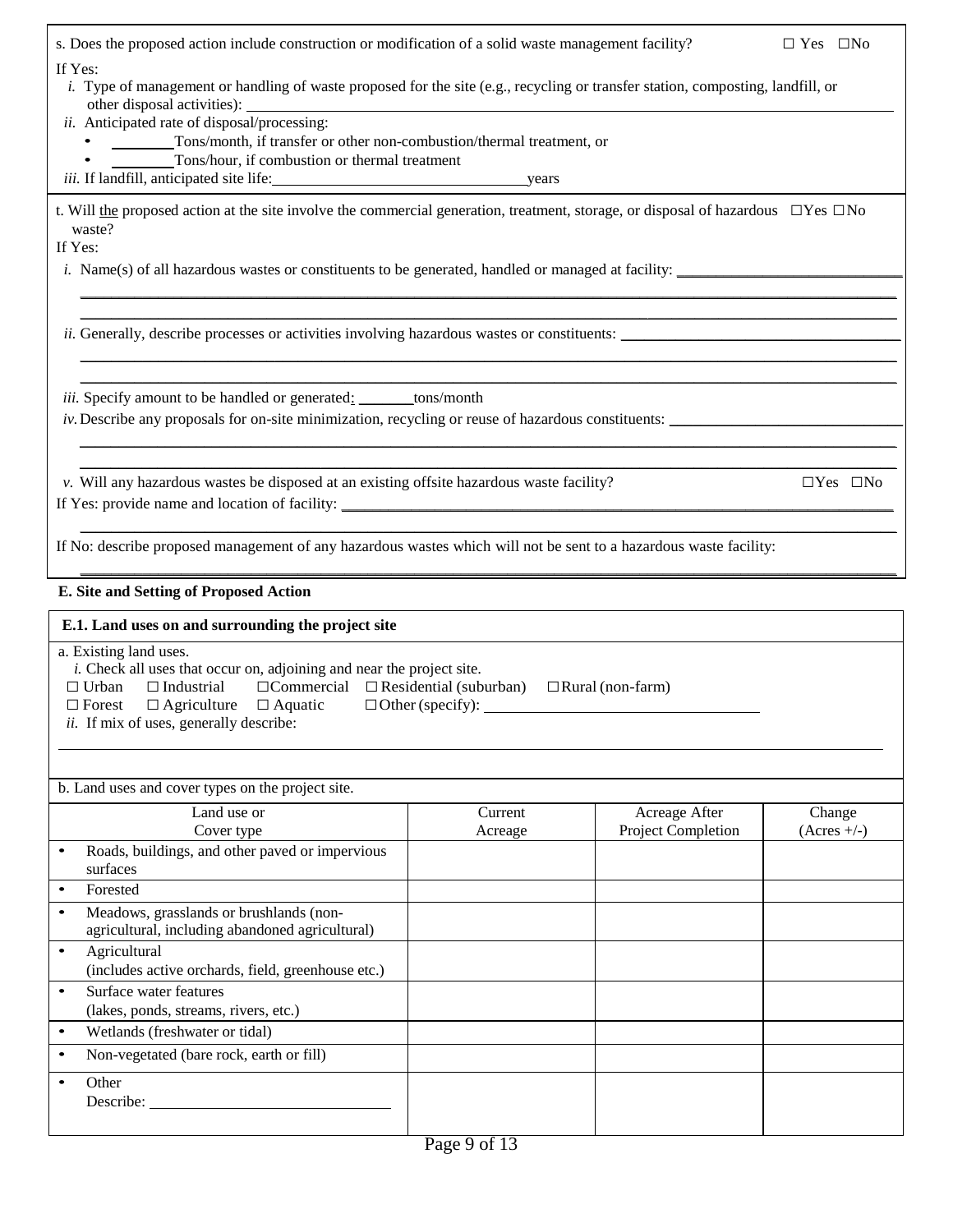| c. Is the project site presently used by members of the community for public recreation?                                                                                                                                                                                                                                                                                  | $\Box$ Yes $\Box$ No |
|---------------------------------------------------------------------------------------------------------------------------------------------------------------------------------------------------------------------------------------------------------------------------------------------------------------------------------------------------------------------------|----------------------|
| d. Are there any facilities serving children, the elderly, people with disabilities (e.g., schools, hospitals, licensed<br>day care centers, or group homes) within 1500 feet of the project site?<br>If Yes,                                                                                                                                                             | $\Box$ Yes $\Box$ No |
|                                                                                                                                                                                                                                                                                                                                                                           |                      |
| e. Does the project site contain an existing dam?<br>If Yes:<br><i>i</i> . Dimensions of the dam and impoundment:<br>Dam height:<br>feet<br>$\bullet$<br>Dam length:<br>feet<br>$\bullet$<br>Surface area:<br>$\bullet$<br><u>acres</u><br>Volume impounded:<br>gallons OR acre-feet                                                                                      | $\Box$ Yes $\Box$ No |
| f. Has the project site ever been used as a municipal, commercial or industrial solid waste management facility,<br>or does the project site adjoin property which is now, or was at one time, used as a solid waste management facility?<br>If Yes:                                                                                                                      | $\Box$ Yes $\Box$ No |
| <i>i</i> . Has the facility been formally closed?                                                                                                                                                                                                                                                                                                                         | $\Box$ Yes $\Box$ No |
| If yes, cite sources/documentation:<br>$\bullet$<br>ii. Describe the location of the project site relative to the boundaries of the solid waste management facility:                                                                                                                                                                                                      |                      |
| iii. Describe any development constraints due to the prior solid waste activities:                                                                                                                                                                                                                                                                                        |                      |
| g. Have hazardous wastes been generated, treated and/or disposed of at the site, or does the project site adjoin<br>property which is now or was at one time used to commercially treat, store and/or dispose of hazardous waste?<br>If Yes:<br><i>i.</i> Describe waste(s) handled and waste management activities, including approximate time when activities occurred: | $\Box$ Yes $\Box$ No |
|                                                                                                                                                                                                                                                                                                                                                                           |                      |
| h. Potential contamination history. Has there been a reported spill at the proposed project site, or have any<br>remedial actions been conducted at or adjacent to the proposed site?<br>If Yes:                                                                                                                                                                          | $\Box$ Yes $\Box$ No |
| <i>i.</i> Is any portion of the site listed on the NYSDEC Spills Incidents database or Environmental Site<br>Remediation database? Check all that apply:                                                                                                                                                                                                                  | $\Box$ Yes $\Box$ No |
| $\Box$ Yes - Spills Incidents database<br>$\Box$ Yes – Environmental Site Remediation database<br>$\Box$ Neither database                                                                                                                                                                                                                                                 |                      |
| <i>ii.</i> If site has been subject of RCRA corrective activities, describe control measures:                                                                                                                                                                                                                                                                             |                      |
| <i>iii.</i> Is the project within 2000 feet of any site in the NYSDEC Environmental Site Remediation database?                                                                                                                                                                                                                                                            | $\Box$ Yes $\Box$ No |
| iv. If yes to (i), (ii) or (iii) above, describe current status of site(s):                                                                                                                                                                                                                                                                                               |                      |
|                                                                                                                                                                                                                                                                                                                                                                           |                      |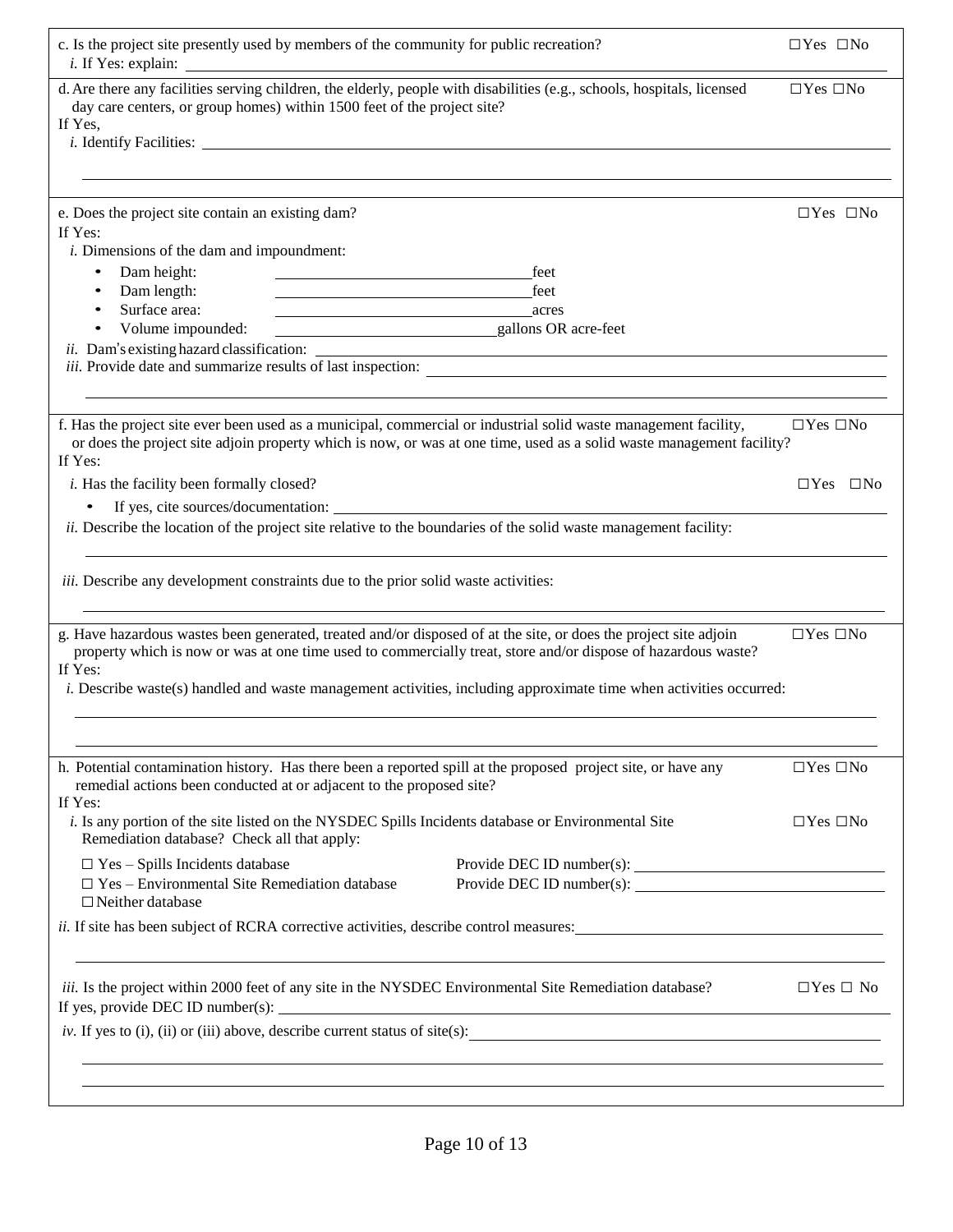| $\nu$ . Is the project site subject to an institutional control limiting property uses?<br>If yes, DEC site ID number:<br>Describe the type of institutional control (e.g., deed restriction or easement):<br>Describe any use limitations:<br>٠<br><u> 1989 - Johann Stoff, amerikansk politiker (d. 1989)</u><br>٠<br>Will the project affect the institutional or engineering controls in place?<br>Explain: | $\Box$ Yes $\Box$ No<br>$\Box$ Yes $\Box$ No    |
|-----------------------------------------------------------------------------------------------------------------------------------------------------------------------------------------------------------------------------------------------------------------------------------------------------------------------------------------------------------------------------------------------------------------|-------------------------------------------------|
|                                                                                                                                                                                                                                                                                                                                                                                                                 |                                                 |
|                                                                                                                                                                                                                                                                                                                                                                                                                 |                                                 |
| E.2. Natural Resources On or Near Project Site                                                                                                                                                                                                                                                                                                                                                                  |                                                 |
| a. What is the average depth to bedrock on the project site?<br>feet                                                                                                                                                                                                                                                                                                                                            |                                                 |
| b. Are there bedrock outcroppings on the project site?                                                                                                                                                                                                                                                                                                                                                          | $\Box$ Yes $\Box$ No                            |
| If Yes, what proportion of the site is comprised of bedrock outcroppings? __________________________                                                                                                                                                                                                                                                                                                            |                                                 |
| $\%$                                                                                                                                                                                                                                                                                                                                                                                                            |                                                 |
| c. Predominant soil type(s) present on project site:                                                                                                                                                                                                                                                                                                                                                            |                                                 |
| $\%$                                                                                                                                                                                                                                                                                                                                                                                                            |                                                 |
|                                                                                                                                                                                                                                                                                                                                                                                                                 |                                                 |
|                                                                                                                                                                                                                                                                                                                                                                                                                 |                                                 |
| % of site<br>e. Drainage status of project site soils: $\Box$ Well Drained:                                                                                                                                                                                                                                                                                                                                     |                                                 |
| □ Moderately Well Drained<br>____% of site                                                                                                                                                                                                                                                                                                                                                                      |                                                 |
|                                                                                                                                                                                                                                                                                                                                                                                                                 |                                                 |
| $\Box$ Poorly Drained<br>$\frac{9}{6}$ of site                                                                                                                                                                                                                                                                                                                                                                  |                                                 |
| f. Approximate proportion of proposed action site with slopes: $\Box$ 0-10% ______% of site<br>$\Box$ 10-15%: $\qquad \qquad \qquad$ % of site                                                                                                                                                                                                                                                                  |                                                 |
| $\Box$ 15% or greater: ____% of site                                                                                                                                                                                                                                                                                                                                                                            |                                                 |
|                                                                                                                                                                                                                                                                                                                                                                                                                 |                                                 |
| g. Are there any unique geologic features on the project site?                                                                                                                                                                                                                                                                                                                                                  | $\Box$ Yes $\Box$ No                            |
| If Yes, describe: $\sqrt{\frac{1}{2} \sum_{i=1}^{n} (x_i - x_i)^2 + (y_i - y_i)^2}$                                                                                                                                                                                                                                                                                                                             |                                                 |
|                                                                                                                                                                                                                                                                                                                                                                                                                 |                                                 |
| h. Surface water features.                                                                                                                                                                                                                                                                                                                                                                                      |                                                 |
| Does any portion of the project site contain wetlands or other waterbodies (including streams, rivers,<br>i.<br>ponds or lakes)?                                                                                                                                                                                                                                                                                | $\Box$ Yes $\Box$ No                            |
| Do any wetlands or other waterbodies adjoin the project site?<br>ii.                                                                                                                                                                                                                                                                                                                                            | $\Box$ Yes $\Box$ No                            |
| Are any of the wetlands or waterbodies within or adjoining the project site regulated by any federal,<br>iii.                                                                                                                                                                                                                                                                                                   |                                                 |
| state or local agency?                                                                                                                                                                                                                                                                                                                                                                                          | $\Box$ Yes $\Box$ No                            |
|                                                                                                                                                                                                                                                                                                                                                                                                                 |                                                 |
| $iv$ . For each identified regulated wetland and waterbody on the project site, provide the following information:                                                                                                                                                                                                                                                                                              |                                                 |
| Streams:<br>$\bullet$                                                                                                                                                                                                                                                                                                                                                                                           |                                                 |
|                                                                                                                                                                                                                                                                                                                                                                                                                 |                                                 |
| Wetlands:                                                                                                                                                                                                                                                                                                                                                                                                       |                                                 |
|                                                                                                                                                                                                                                                                                                                                                                                                                 |                                                 |
| Are any of the above water bodies listed in the most recent compilation of NYS water quality-impaired<br>ν.                                                                                                                                                                                                                                                                                                     | $\Box$ Yes $\Box$ No                            |
| waterbodies?                                                                                                                                                                                                                                                                                                                                                                                                    |                                                 |
|                                                                                                                                                                                                                                                                                                                                                                                                                 |                                                 |
|                                                                                                                                                                                                                                                                                                                                                                                                                 |                                                 |
| i. Is the project site in a designated Floodway?<br>j. Is the project site in the 100-year Floodplain?                                                                                                                                                                                                                                                                                                          | $\Box Yes \quad \Box No$<br>$\Box Yes\ \Box No$ |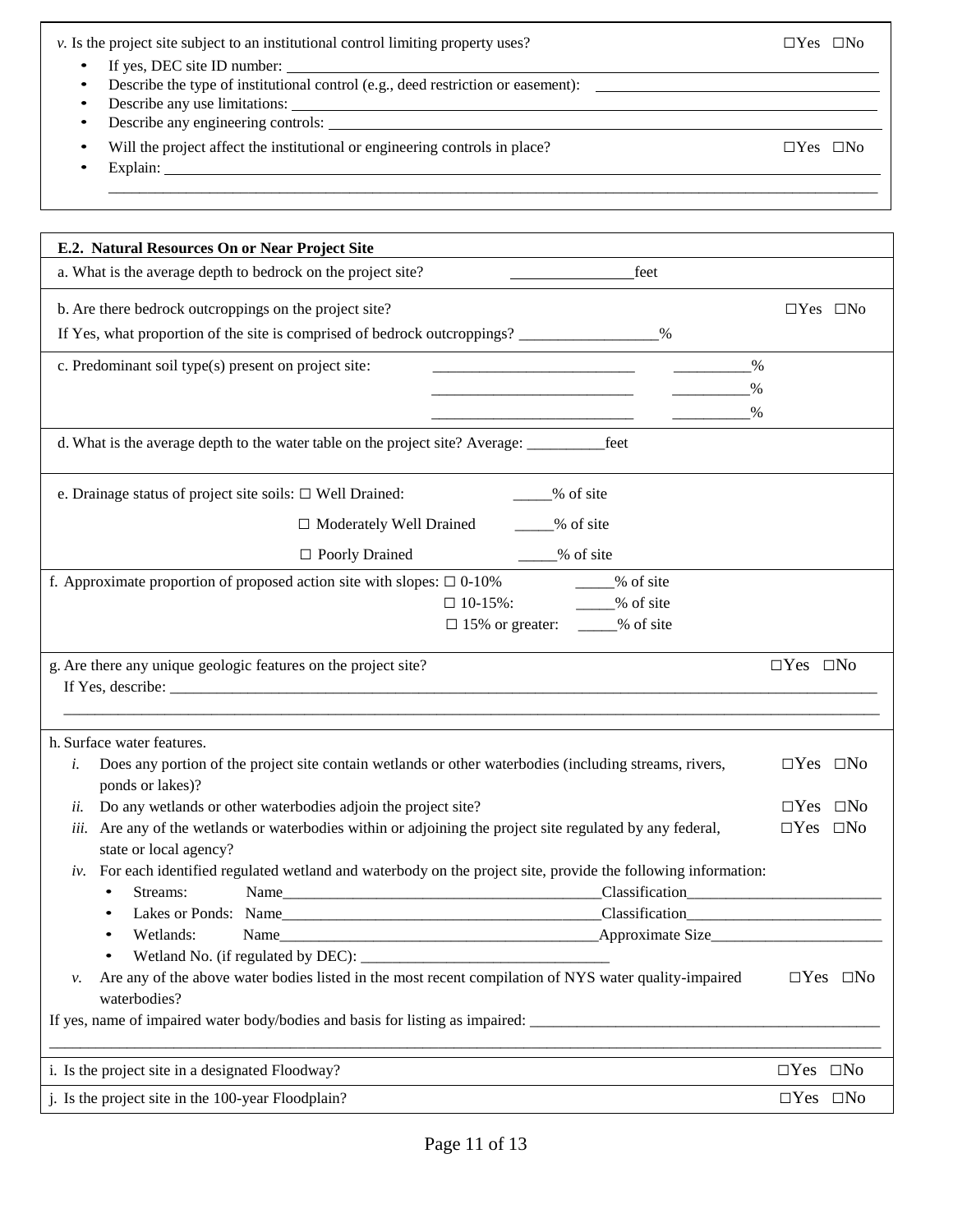| k. Is the project site in the 500-year Floodplain?                                                                                                                                                                                                                                                                                                                                                | $\Box Yes \quad \Box No$ |
|---------------------------------------------------------------------------------------------------------------------------------------------------------------------------------------------------------------------------------------------------------------------------------------------------------------------------------------------------------------------------------------------------|--------------------------|
| 1. Is the project site located over, or immediately adjoining, a primary, principal or sole source aquifer?<br>If Yes:<br>i.                                                                                                                                                                                                                                                                      | $\Box Yes \quad \Box No$ |
| m. Identify the predominant wildlife species that occupy or use the project site:                                                                                                                                                                                                                                                                                                                 |                          |
| n. Does the project site contain a designated significant natural community?<br>If Yes:<br><i>i.</i> Describe the habitat/community (composition, function, and basis for designation):                                                                                                                                                                                                           | $\Box$ Yes $\Box$ No     |
| $ii. Source(s)$ of description or evaluation:<br>iii. Extent of community/habitat:<br>Currently:<br>$\bullet$<br>acres<br>Following completion of project as proposed:<br>$\bullet$<br>acres<br>Gain or loss (indicate $+$ or $-$ ):<br>$\bullet$<br>acres                                                                                                                                        |                          |
| o. Does project site contain any species of plant or animal that is listed by the federal government or NYS as<br>endangered or threatened, or does it contain any areas identified as habitat for an endangered or threatened species?<br>If Yes:                                                                                                                                                | $\Box$ Yes $\Box$ No     |
| p. Does the project site contain any species of plant or animal that is listed by NYS as rare, or as a species of<br>special concern?<br>If Yes:<br>$i.$ Species and listing:                                                                                                                                                                                                                     | $\Box$ Yes $\Box$ No     |
| q. Is the project site or adjoining area currently used for hunting, trapping, fishing or shell fishing?<br>If yes, give a brief description of how the proposed action may affect that use:                                                                                                                                                                                                      | $\Box$ Yes $\Box$ No     |
| E.3. Designated Public Resources On or Near Project Site                                                                                                                                                                                                                                                                                                                                          |                          |
| a. Is the project site, or any portion of it, located in a designated agricultural district certified pursuant to<br>Agriculture and Markets Law, Article 25-AA, Section 303 and 304?<br>If Yes, provide county plus district name/number: ______________________________<br><u> 1989 - Johann Stein, marwolaethau a bhann an t-Amhair an t-Amhair an t-Amhair an t-Amhair an t-Amhair an t-A</u> | $\Box$ Yes $\Box$ No     |
| b. Are agricultural lands consisting of highly productive soils present?<br>$i$ . If Yes: acreage(s) on project site?<br>$ii. Source(s)$ of soil rating(s):                                                                                                                                                                                                                                       | $\Box$ Yes $\Box$ No     |
| c. Does the project site contain all or part of, or is it substantially contiguous to, a registered National<br>Natural Landmark?<br>If Yes:<br><i>i.</i> Nature of the natural landmark: $\Box$ Biological Community<br>$\Box$ Geological Feature<br><i>ii.</i> Provide brief description of landmark, including values behind designation and approximate size/extent:                          | $\Box$ Yes $\Box$ No     |
| d. Is the project site located in or does it adjoin a state listed Critical Environmental Area?<br>If Yes:<br>$i.$ CEA name: $\overline{\phantom{a}}$                                                                                                                                                                                                                                             | $\Box$ Yes $\Box$ No     |